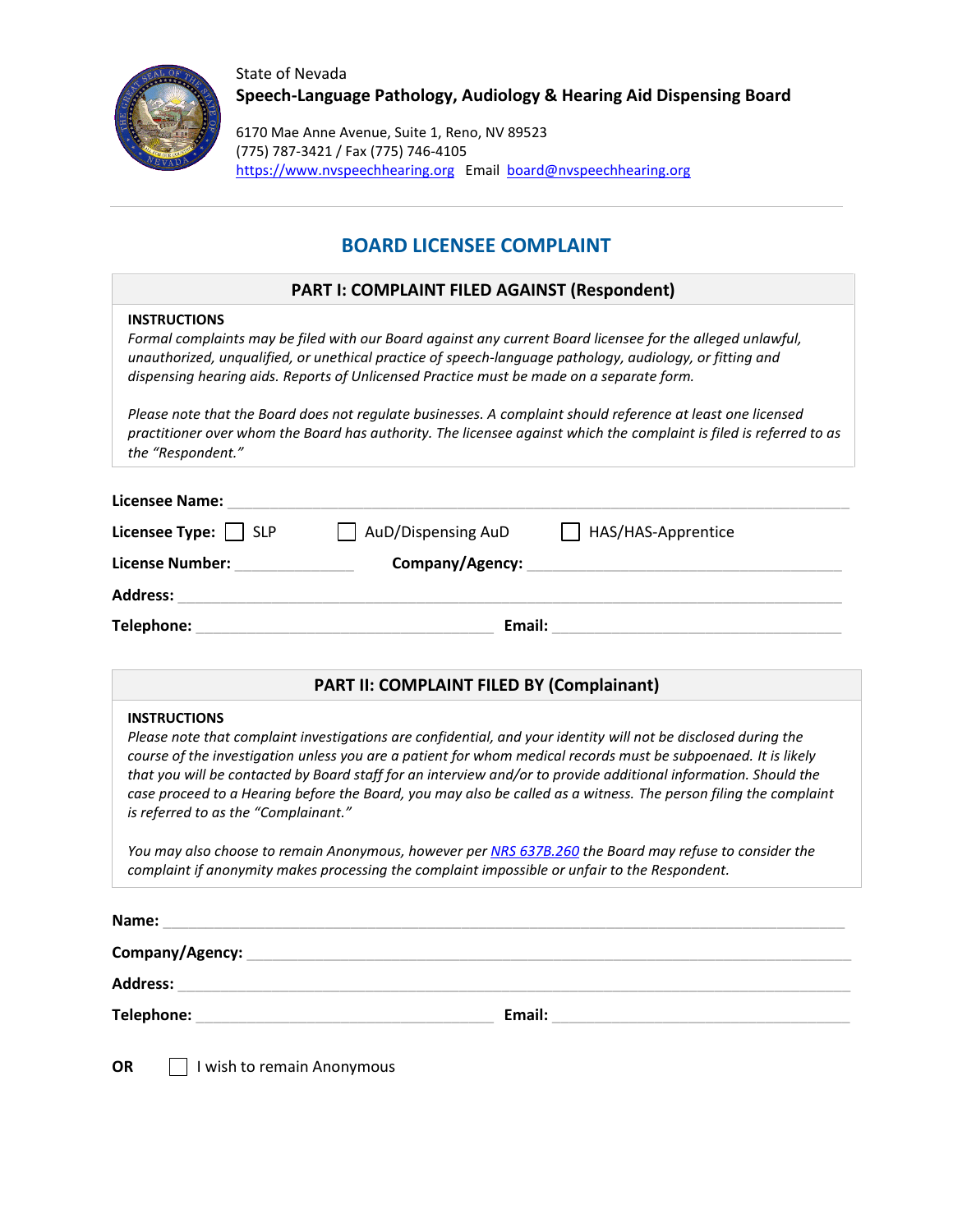### **PART III: COMPLAINT SUMMARY**

#### **INSTRUCTIONS**

Please summarize the details of your complaint as clearly and as completely as possible. Include names of all individuals who may have relevant knowledge or information regarding the circumstances or allegations contained in the complaint. Note that the Complaint may be closed or dismissed if there is insufficient evidence provided to investigate or substantiate the claim.

Date/Date Range of Alleged Misconduct (if applicable): \_

#### Please describe the alleged misconduct in as much detail as possible below:

Include enough detail to allow the Board to understand the allegations (NAC 637B.720) and to allow the Respondent to prepare a defense. (NRS 637B.260). You may attach additional pages and include any documents you believe are relevant.



Board Licensee Complaint | Revised/Approved 1/19/2022 | Page 2 of 4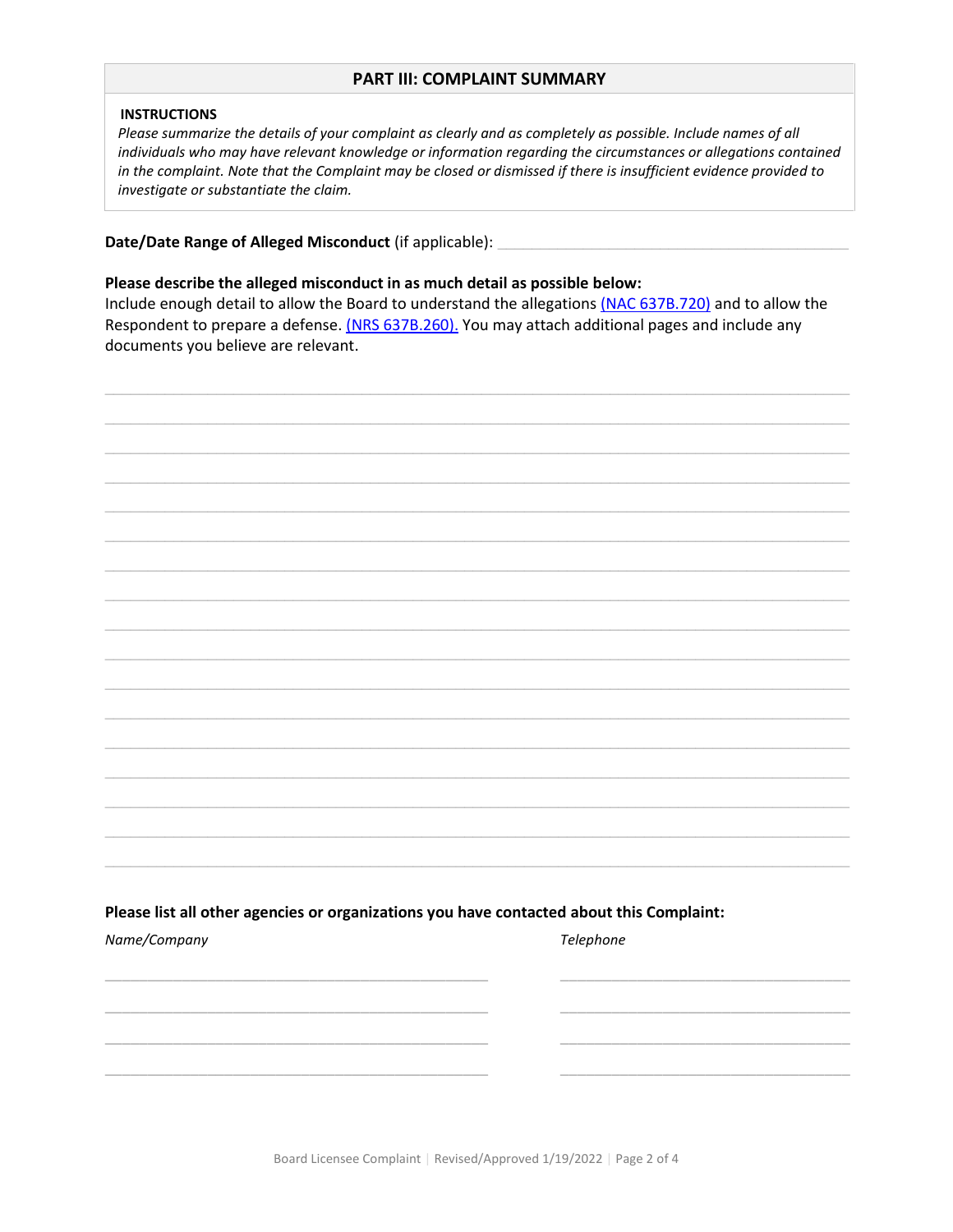| Is the Complaint regarding services provided to you as a Patient?<br>If "yes", please complete Release of Medical Records on the next page.                                                                                                                            | Yes | No |  |
|------------------------------------------------------------------------------------------------------------------------------------------------------------------------------------------------------------------------------------------------------------------------|-----|----|--|
| Is the Complaint regarding the fitting and dispensing of Hearing Aids?<br>If "no", please skip to Part IV.<br>If "yes", please complete section below and attach copies of 1) the Bill of Sale, and 2) a copy of the<br>refund response from Provider (if applicable). | Yes | No |  |
| Date of Purchase of Hearing Aids:                                                                                                                                                                                                                                      |     |    |  |
| Date Hearing Aids Received and Fitted into Ear(s):                                                                                                                                                                                                                     |     |    |  |
| Date Hearing Aids Returned to Provider:                                                                                                                                                                                                                                |     |    |  |
| Date Refund Requested from Provider:                                                                                                                                                                                                                                   |     |    |  |

## **PART IV: CERTIFICATION OF COMPLAINANT**

*I hereby certify that all information which I have given to be true, accurate and complete to the best of my knowledge.*

**Signature: Date: Date: Date: Date: Date: Date: Date: Date: Date: Date: Date: Date: Date: Date: Date: Date: Date: Date: Date: Date: Date: Date: Date: Date: Date: Date:**

**PART V: SUBMISSION AND FOLLOW-UP**

You may return this form to the Board Office via one of the following methods:

**Email:** [board@nvspeechhearing.org](mailto:board@nvspeechhearing.org) **USPS Mail:** 6170 Mae Anne Avenue, Suite 1, Reno, NV 89523 **Fax:** (775) 746-4105

Please also note:

- Complaints are handled by the Board's Executive Director, Investigator, and Board Counsel.
- Details of a case are confidential and are not disclosed to the Board during an active investigation, as the Board will ultimately be the body charged with making findings of fact on the basis of the evidence if the case results in a Formal Hearing.
- Board staff cannot provide legal advice.
- Board Members, staff, and Counsel may not discuss active complaint investigations with external parties not related to the investigation.

Please visit our website at<https://www.nvspeechhearing.org/consumer/complaint/index.asp> to learn more about the Licensee Complaint process, including Board response, timeframes, and outcomes.

| For Official Use Only | <b>Date Received:</b> | Case #: |
|-----------------------|-----------------------|---------|
|-----------------------|-----------------------|---------|